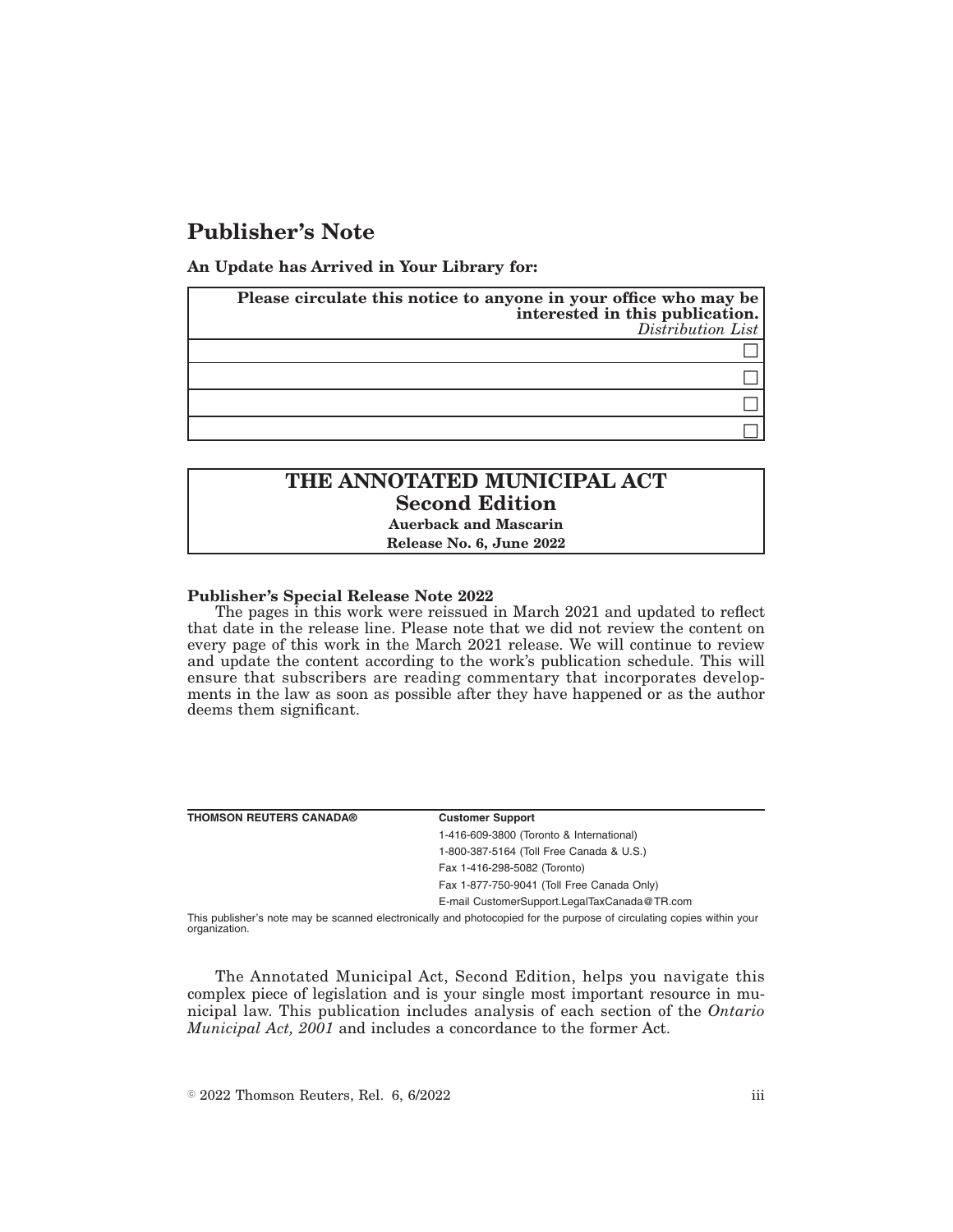This release features updates to the case law and commentary comprising the annotations of the *Municipal Act, 2001*, and the *City of Toronto Act, 2006*.

### **Highlights**

*Municipal Act, 2001* **— Part XIV Enforcement — General Enforcement Powers — Power to restrain — Section 440 — Action by Taxpayer —** The applicant owner and tenant were authorized under the federal *Cannabis Regulations* to grow their own cannabis for medical use at the subject property. After an inspection of renovations undertaken without proper building permits, the township issued a notice of contravention of the zoning by-law as the industrial zone did not permit agricultural use. The township passed an interim control by-law prohibiting cannabis production for one year, with exceptions for personal use, but no exceptions for medical production. The applicants brought a motion for an interim injunction restraining the township from enforcing the by-laws against them. The motion was granted. The court ruled that the "clean" hands'' doctrine did not apply and that a serious issue existed to be tried. The applicants would suffer irreparable harm without an injunction because they would be denied reasonable access to doctor-prescribed medicine. It would be cost-prohibitive for them to obtain sufficient quantities through the private market. The balance of convenience favoured the applicants. Financial losses would be significant if the owner and tenant were forced to move, as the plants could not be moved during their growing cycle and the applicants could not claim damages against the township as a public body acting in good faith. The court also found that the current non-residential zoning favoured the applicants, the timing of the interim control by-law was questionable, and that no concrete harm would flow to the township from granting an injunction: *Laska et al v. Wellington North* (2021), 2021 ONSC 8236, 2021 CarswellOnt 19078 (Ont. S.C.J.).

*Municipal Act, 2001* **— Part XV Municipal Liability — Immunity — Section 448 — Liability for Torts —** The plaintiffs were a newspaper and its owners who brought an action against the township and its elected officials for defamation and misfeasance in public office. The claims related to derogatory remarks made by councillors about one of the plaintiffs; statements about that plaintiff in an opinion letter of the municipality's lawyer; and the adoption of a by-law directing that future correspondence from the plaintiff be forwarded to council for vetting. The defendant township moved to dismiss the action, as a proceeding that limits freedom of expression on a matter of public interest. The motion was dismissed. The court ruled that the defamation action had a prospect of success. The impugned statements were "expressions" related to a matter of public interest and the public had a genuine stake in knowing about matters pertaining to council and its discussions and decisions. However, words in the opinion letter could be considered defamatory because the public could infer from the letter that the plaintiff was not a lawyer as he represented himself to be and that he was a nuisance, having sent voluminous correspondence to the township. Although the letter was not published nor read aloud, the essence was discussed at a public meeting and discussions and the resulting resolution and by-law could tend to lower the plaintiff 's reputation in the eyes of a reason